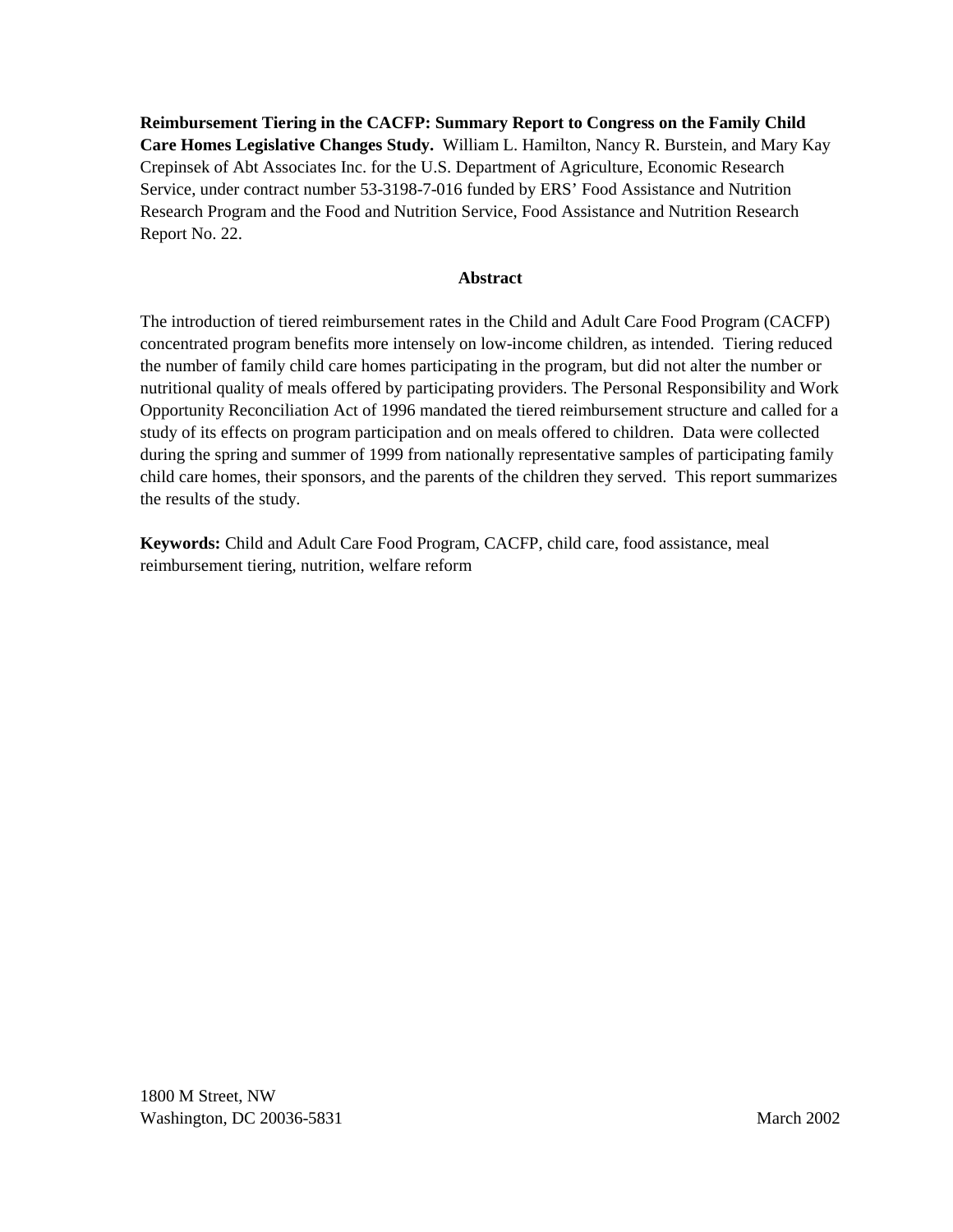#### **Acknowledgments**

We are indebted to the many hundreds of operators of family child care homes, CACFP sponsors, and parents of children in child care who spent the time and effort to provide information for the study. Abt Associates researchers responsible for portions of the analysis include Larry Bernstein, Shao-hsun Keng, Eric Stickney, and Natasha Zotov. Diane Stoner led the data collection effort, and K.P. Srinath designed the sampling and weighting approach. Ellie Lee, Louise Hadden, and Nancy McGarry did the analytic programming. Stephen Kennedy and Patrick Johnston provided methodological help, Mary Kay Fox and Larry Orr conducted technical reviews, and Eileen Fahey and Jan Nicholson led the report production effort. Joan McLaughlin directed the initial phases of the project and subsequently provided technical review. We received thoughtful external reviews from anonymous reviewers at ERS and FNS and from Jan Lanier. Linda Ghelfi, an invaluable colleague acting in the role of ERS technical officer, provided creative ideas, data, guidance, support, and feedback throughout the study.

#### **Contact for further information**

ERS' contract representative on this study is Linda Ghelfi. For further information, e-mail her at lghelfi@ers.usda.gov; write to her at ERS-FRED-Room 2081, 1800 M Street NW, Washington, DC 20036-5831; or call her at (202) 694-5437.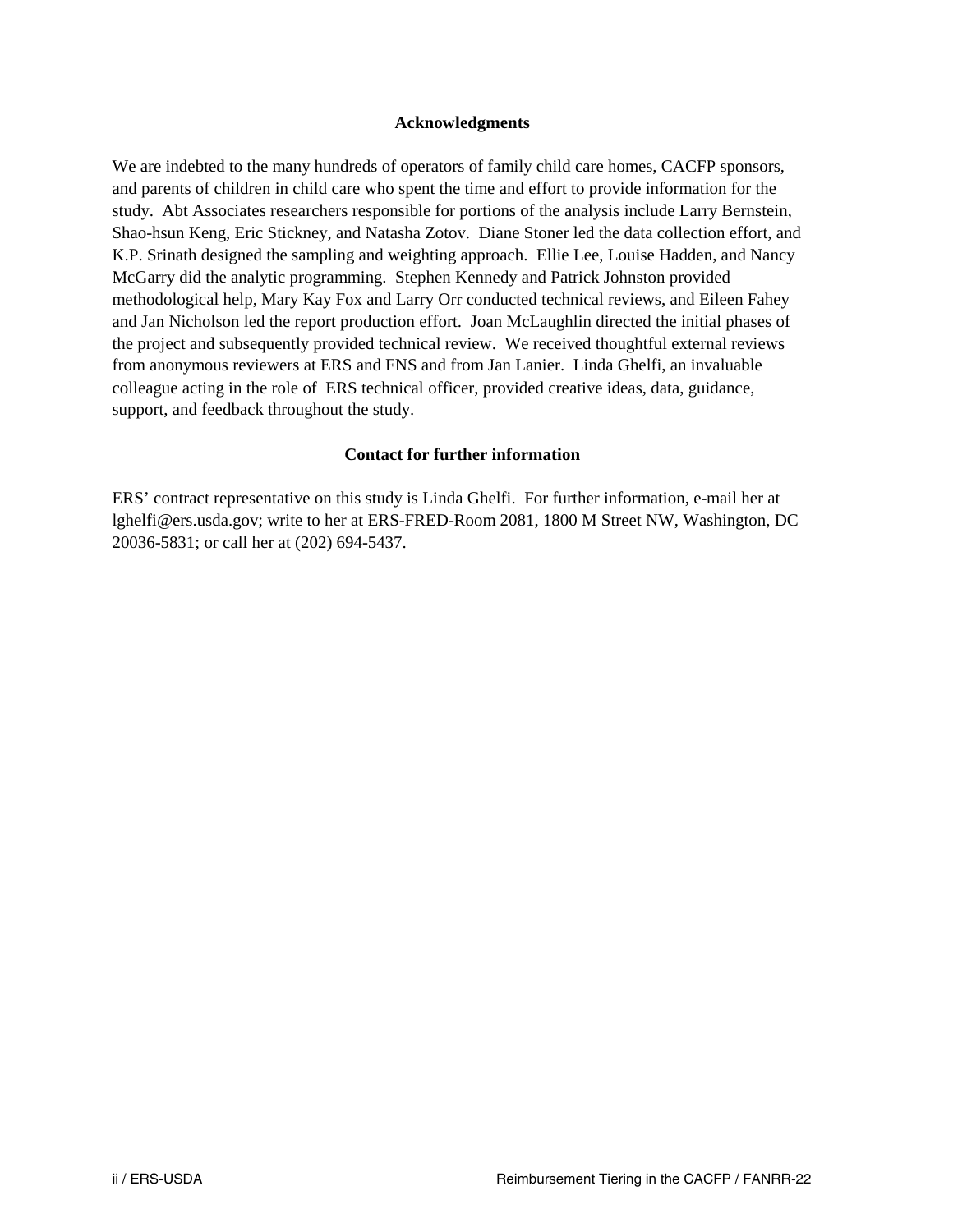# **Contents**

| Tiering's Effect on the Number of Licensed Child Care Homes<br>37 |
|-------------------------------------------------------------------|
| 40                                                                |
|                                                                   |

<u> 1980 - John Barnett, fransk kongresu</u>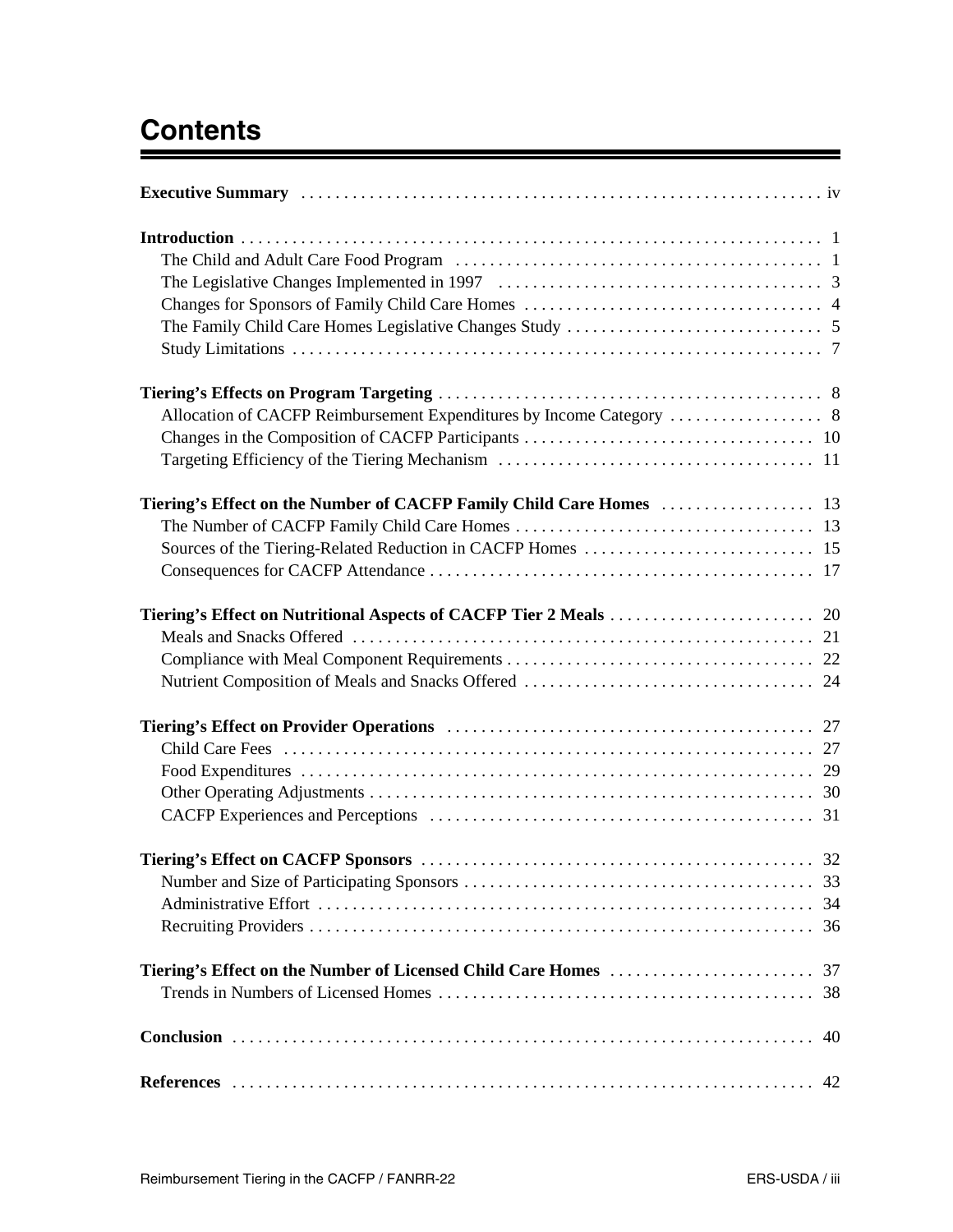The introduction of tiered reimbursement rates in the Child and Adult Care Food Program (CACFP) concentrated program benefits more intensely on low-income children, as intended. Tiering reduced the number of family child care homes participating in the program, but did not alter the number or nutritional quality of meals offered by participating providers. The Personal Responsibility and Work Opportunity Reconciliation Act of 1996 mandated the tiered reimbursement structure and called for a study of its effects on program participation and on meals offered to children. Data were collected during the spring and summer of 1999 from nationally representative samples of participating family child care homes, their sponsors, and the parents of the children they served. This report summarizes the results of the study.

# **The CACFP and Tiering**

The CACFP is a Federal program, administered by the U.S. Department of Agriculture (USDA), that subsidizes meals and snacks in participating child care and adult day care facilities. Providers of care are reimbursed a fixed amount for each qualifying meal they serve.

Seeking to focus CACFP benefits more narrowly on low-income children, the Personal Responsibility and Work Opportunity Reconciliation Act (PRWORA) established a two-tier structure of meal reimbursement rates for family child care homes. Homes that are located in low-income areas or operated by persons with incomes at or below 185 percent of the Federal poverty guideline are designated as Tier 1. Meal reimbursement rates for Tier 1 homes are comparable to the rates that existed for all CACFP homes before PRWORA. Family child care homes that do not meet the lowincome criteria are designated as Tier 2. Tier 2 homes receive lower reimbursements, although they can be reimbursed at Tier 1 rates for meals served to children whose household income is at or below 185 percent of the poverty guideline.

Tiering cut meal reimbursements almost in half for those providers classified as Tier 2. In fiscal year 1999, Tier 2 homes received meal reimbursements averaging \$177 per month (including some meals reimbursed at the Tier 1 rate). Had they been reimbursed at the Tier 1 rates for all meals, their monthly reimbursements would have averaged \$326.

Family child care homes participating in the CACFP must be sponsored by a public or private nonprofit organization that has entered into an agreement with a State agency to administer the program at the local level. Sponsors are responsible for ensuring that providers meet CACFP requirements and serve as a conduit for reimbursements to providers. With the introduction of tiering, sponsors became responsible for classifying providers as Tier 1 or Tier 2. Sponsors were also given the responsibility of verifying children's household income, upon request of any Tier 2 provider wishing to be reimbursed at Tier 1 rates for meals served to low-income children. Sponsors' administrative costs are reimbursed under rules that did not change with the introduction of tiering.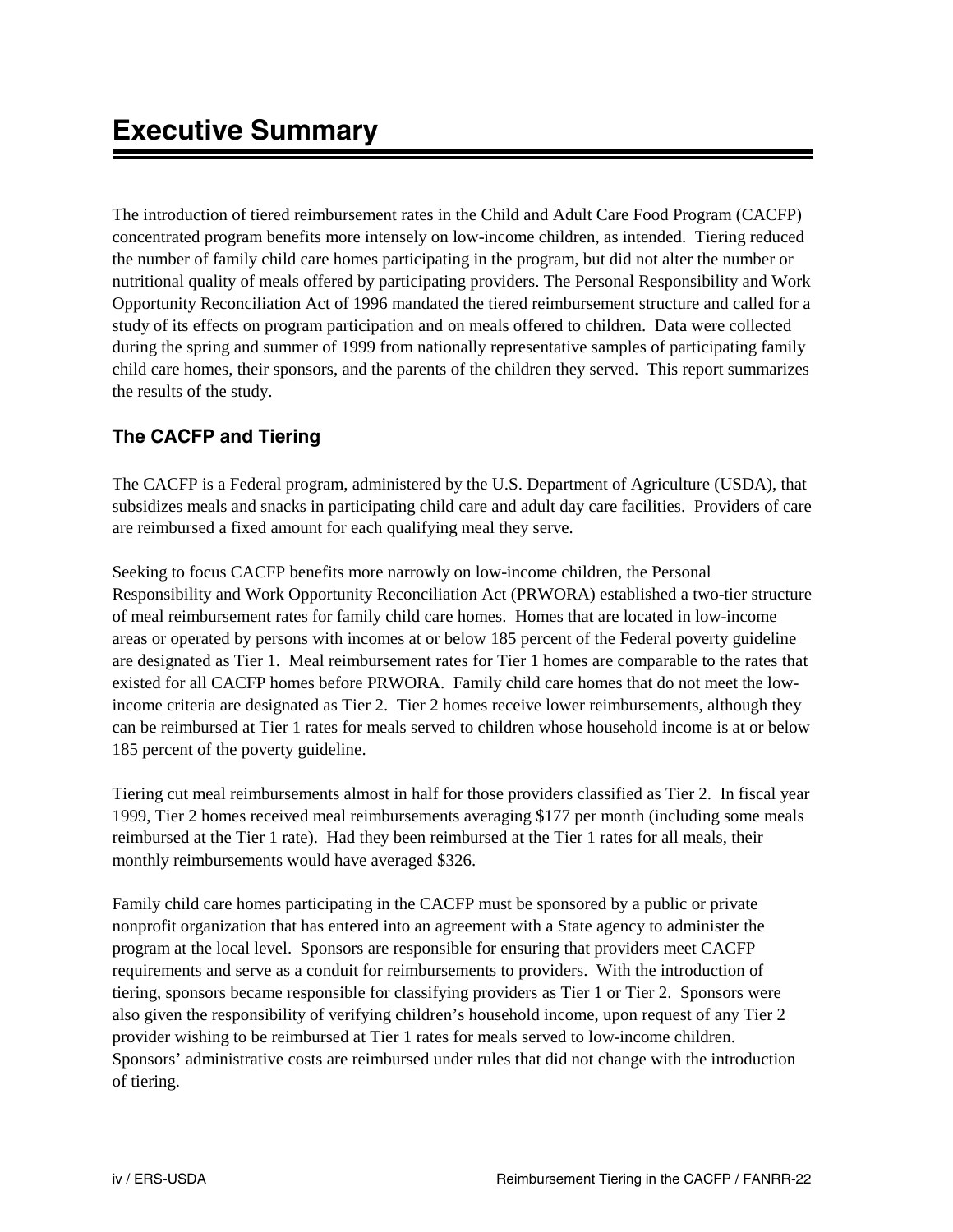# **The Family Child Care Homes Legislative Changes Study**

The PRWORA called for a study of the effects of CACFP tiering and its associated requirements on participating family child care homes, sponsors, and the children and families served by CACFP homes. The *Family Child Care Homes Legislative Changes Study* collected data in the spring and summer of 1999 from nationally representative samples of family child care homes, their sponsors, and the parents of children they serve. Data collection occurred in 20 States and included 268 CACFP sponsors, 576 Tier 1 and 595 Tier 2 homes, and 1,200 parents or guardians of children served in Tier 1 (576) and Tier 2 (624) homes. In addition, 1,971 former CACFP providers providers who were participating as CACFP homes in January 1997 but not in January 1998—were tracked to determine whether they currently provide child care and their reasons for leaving the CACFP.

Where possible, data from the surveys above are compared with findings of the 1995 *Early Childhood and Child Care Study.* In addition, some analyses use data from secondary sources. These include the CACFP administrative systems operated by the Food and Nutrition Service (FNS), which provide nationwide data for 1989-99 on CACFP participation and meal reimbursements; a multiyear data series on State licensing policies and numbers of licensed family child care homes; and economic and demographic data from the Bureau of the Census, the Bureau of Labor Statistics, and the Bureau of Economic Analysis.

Because tiering was implemented nationwide at a single point in time (July 1997), the study examines the effect of tiering by comparing conditions before and after that date. In survey-based analyses, pre-post differences are represented by the difference between the 1995 and 1999 survey results. Differences over this time period may result from factors unrelated to tiering—such as the strong economy, changes in the child care industry, or changing dietary patterns—as well as from tiering.

## **The family child care homes component of the CACFP became substantially more focused on low-income children after tiering was introduced.**

In 1995, just 21 percent of CACFP meal reimbursement dollars were for meals served to children with household incomes at or below 185 percent of the Federal poverty guideline. That figure more than doubled, to 45 percent, by 1999. The reallocation of dollars results from three factors:

- The number of low-income children served by CACFP homes grew by 165,000 (80 percent);
- The number of higher income children fell by 174,000 (23 percent); and
- Meals for nearly all low-income children were reimbursed at the higher rate, while meals for 42 percent of higher income children were reimbursed at the lower Tier 2 rate.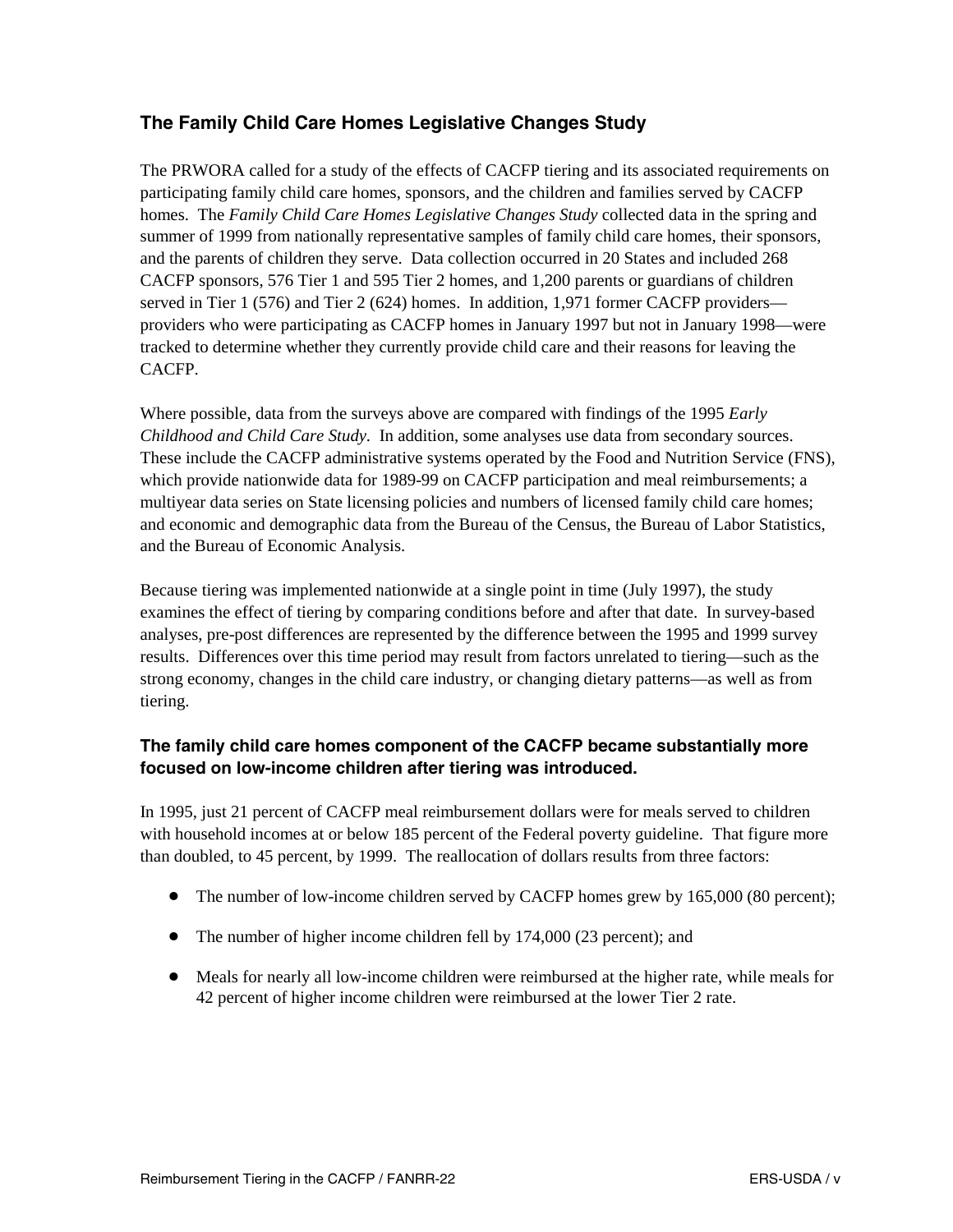## **Tiering reduced the number of family child care homes participating in the CACFP.**

Tiering substantially reduced the financial incentive for Tier 2 providers to participate in the CACFP. Program administrative data show that the number of CACFP family child care homes declined by 10 percent from 1996 to 1999. Although factors other than tiering might arguably have caused a decline, projections based on economic and demographic trends alone indicate that the number of homes would have grown slightly over this period. The study estimates that the number of participating CACFP homes in 1999 was about 14 percent less than it would have been in the absence of tiering.

Tiering might reduce the number of CACFP homes by inducing some CACFP providers to exit the program earlier than they would otherwise have done, by deterring some non-CACFP providers who would otherwise have enrolled, or both. A survey of former CACFP providers who left the program between January 1997 and January 1998 suggests that tiering was the deciding factor for some exiting providers, but not a large proportion. The deterrence of new enrollments may have been equally or more important, but the study provides no direct information on providers who never entered the CACFP.

### **The decline in CACFP homes was accompanied by a much smaller decline in attendance.**

Attendance in CACFP homes grew at annual rates exceeding 10 percent in the early 1990s. Total attendance changed relatively little from 1995 to 1999, however, with increases of 1 percent or less in 1996 and 1997 and then decreases of similar magnitude in 1998 and 1999. The extent to which tiering influenced this trend is not clear.

## **Tiering did not lead to deterioration in the number or nutritional quality of meals and snacks offered to children in Tier 2 CACFP homes.**

CACFP meal reimbursements and program requirements regarding the characteristics of a reimbursable meal or snack are intended to motivate and enable providers to offer healthful food to the children in their care. A key question following the introduction of tiering was whether, with the lower Tier 2 reimbursements, providers would offer fewer or less nutritionally appropriate meals or snacks.

The study found no evidence of a tiering-related decline in the nutritional package offered to children in Tier 2 homes. The analysis compared Tier 2 providers in 1999 to similar providers in 1995 by controlling for two of the three provider characteristics used in tier classification (the provider's household income relative to the Federal poverty guideline, and the percent of children in the provider's census block group with household incomes at or below 185 percent of poverty).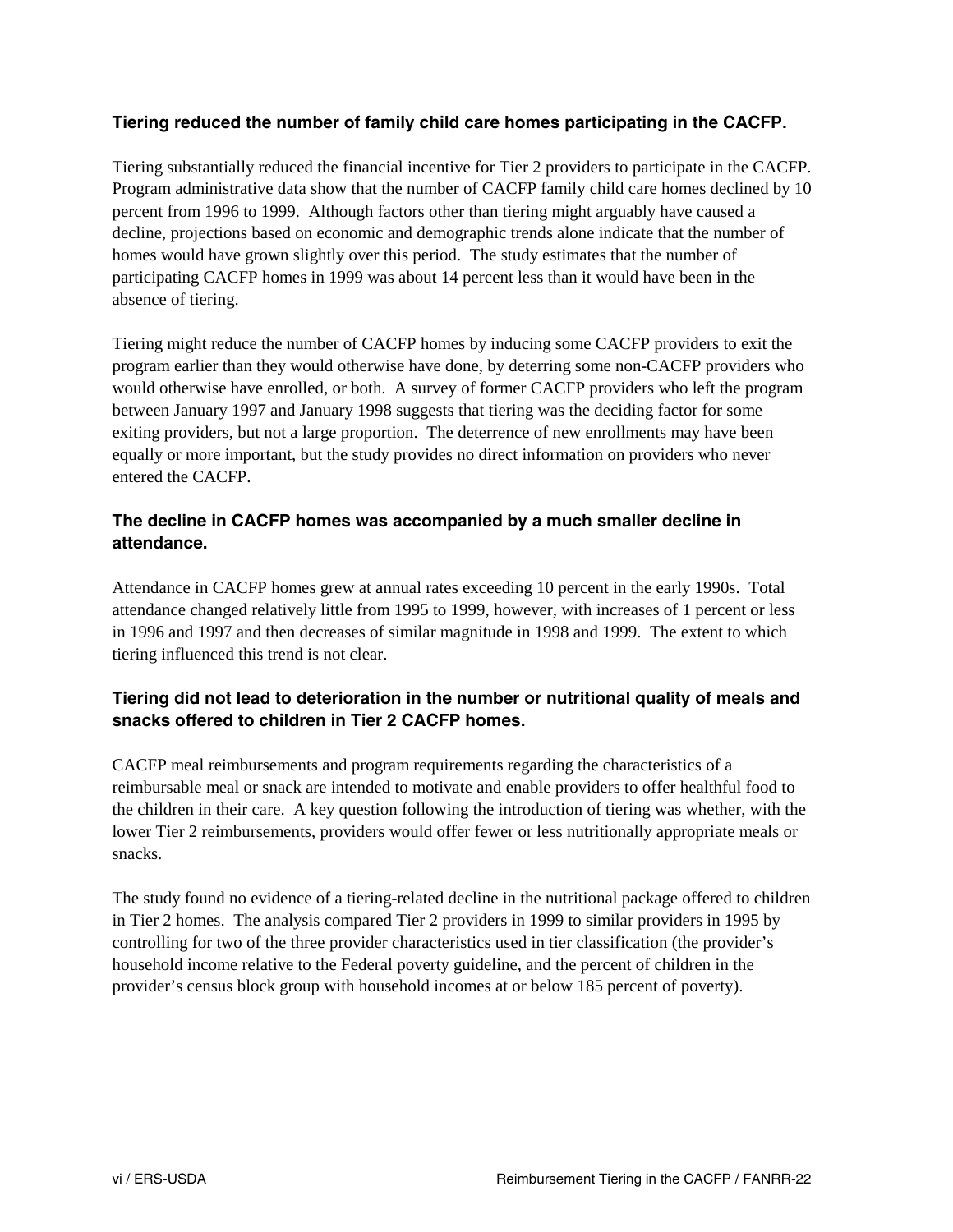#### Key findings are:

- Tier 2 providers in 1999 offered essentially the same pattern of meals and snacks as their counterparts in 1995. Breakfast, lunch, and afternoon snack were each offered by more than 90 percent of providers. More than half offered a morning snack, while relatively small proportions offered supper or an evening snack.
- The vast majority of meals and snacks offered by Tier 2 providers in 1999 contained the meal components required by program regulations. (The four components included in CACFP meal pattern requirements are milk; fruit, vegetables, and juice; bread and bread alternates such as cereal; and meat and meat alternates such as cheese or eggs. Regulations specify which components must be included in each meal and snack.) Compliance rates for all meals and snacks in 1999 were equal to or better than those for similar providers in 1995.
- The analysis examined the percent of the *Recommended Dietary Allowances* (RDAs) for food energy and five nutrients (protein, vitamin A, vitamin C, calcium, and iron) offered in breakfasts, lunches, and morning and afternoon snacks.<sup>1</sup> Although no nutrient standards have been established for the CACFP, standards for the National School Lunch and School Breakfast Programs offer useful benchmarks. These standards specify that breakfast should provide one-fourth of the RDA for these nutrients and that lunch should provide one-third of the RDA. No standards have been established for snacks.

Across all of these dietary elements, the meals and snacks offered by Tier 2 providers in 1999 typically contained similar or greater percentages of the RDA than meals and snacks offered by similar providers in 1995. Breakfasts offered more than one-fourth of the RDA for all five nutrients and lunches offered more than one-third of all but iron.

Both breakfasts and lunches fell somewhat short of the target percent of the RDA for food energy. Tier 2 providers in 1999 offered significantly more food energy at both meals than similar providers in 1995, moving closer to the standard. Tier 2 providers in 1999 tended to offer larger portion sizes than those offered by similar providers in 1995, leading to significantly higher average levels of food energy in 1999 for all meals and snacks examined.

 Tier 2 breakfasts and morning and afternoon snacks generally fell within recommended ranges of the percent of food energy derived from total fat and carbohydrate and for levels of cholesterol and sodium.<sup>2</sup> Lunches typically did not meet any of the benchmarks for these nutrient measures except that for cholesterol. These patterns were essentially the same for Tier 2 providers in 1999 as for similar providers in 1995.

<sup>&</sup>lt;sup>1</sup> Nutritional characteristics of suppers and evening snacks were not examined.

<sup>&</sup>lt;sup>2</sup> The CACFP has no requirements regarding these aspects of the nutrient profile. Study benchmarks are based on current *Dietary Guidelines for Americans* and recommendations of the National Research Council. Benchmarks for cholesterol and sodium assume that no more than one-fourth of the daily maximum should be offered at breakfast, and one-third at lunch. No maximum amount for cholesterol or sodium is assumed for snacks.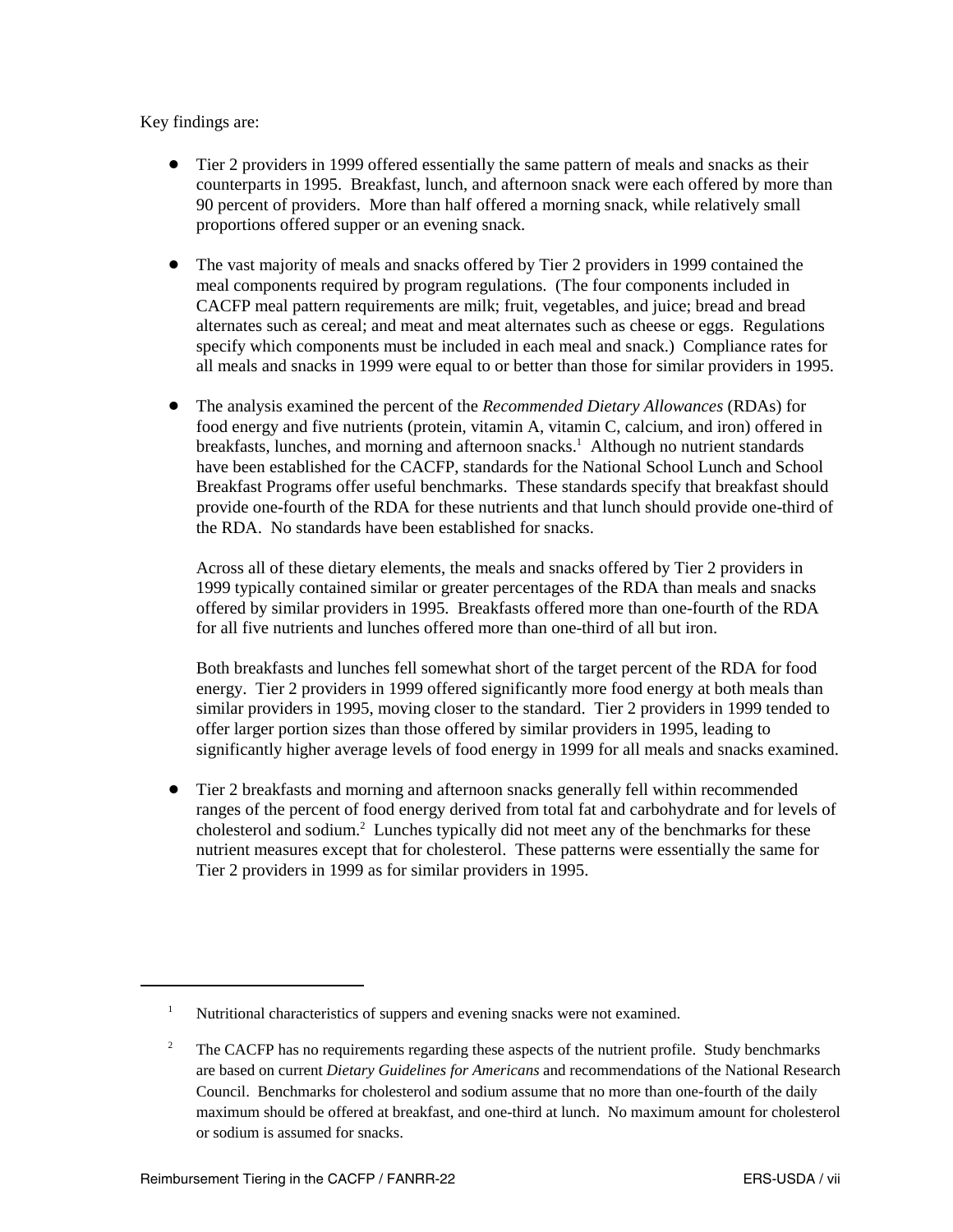Relatively few statistically significant differences were observed between 1995 and 1999 in the number or types of food served. At lunch, Tier 2 providers in 1999 more frequently offered high-sodium condiments and foods, such as ketchup, hot dogs, processed cheese, and breaded fried chicken or fish, than similar providers did in 1995. Among other significant differences, some could be consistent with a hypothesis that providers were trying to control food costs, such as a reduction in the proportion of breakfasts including a meat or meat alternate (which is optional under CACFP regulations). Other differences would be contrary to that hypothesis, such as an increase in the proportion of lunches including fresh fruit.

#### **Tier 2 providers raised child care fees and contained their food expenditures.**

Average child care fees were higher for Tier 2 providers in 1999 than for similar providers in 1995 by about \$0.31 per hour, or \$11 per week for a child in care for 36 hours. Tier 2 providers' food expenditures were about \$2 lower per child per week than would be projected based on characteristics of their operations and location.3

These differences could reflect deliberate provider responses to the lower revenue from meal reimbursements. They could also result from selective attrition, with economic pressures driving out (or preventing entry by) Tier 2 providers who operated in markets that would not support higher fees or lower expenditures. Some Tier 2 providers reported in surveys that they had raised fees or reduced food expenditures specifically because of limited meal reimbursements, but the proportions giving these responses were relatively small (around 15 percent). No direct evidence of selective attrition is available, but it would be reasonable to believe that the observed reduction in the number of CACFP homes was concentrated among the providers whose economic situation was least favorable.

In theory, providers might also have responded to tiering by changing their operations. For example, they might seek to increase their revenue by enrolling more children or by operating for more hours per day or more days per week. No statistically significant tiering effects were observed on these dimensions. Providers in 1999 operated for somewhat more hours per day and days per week, but the increase was concentrated in Tier 1 rather than Tier 2 homes.

<sup>3</sup> Food expenditure data are not available for 1995. The analysis compares Tier 1 and Tier 2 providers in 1999, controlling for operating characteristics (e.g., which meals are served) and characteristics of the location (e.g., percent of low-income children).